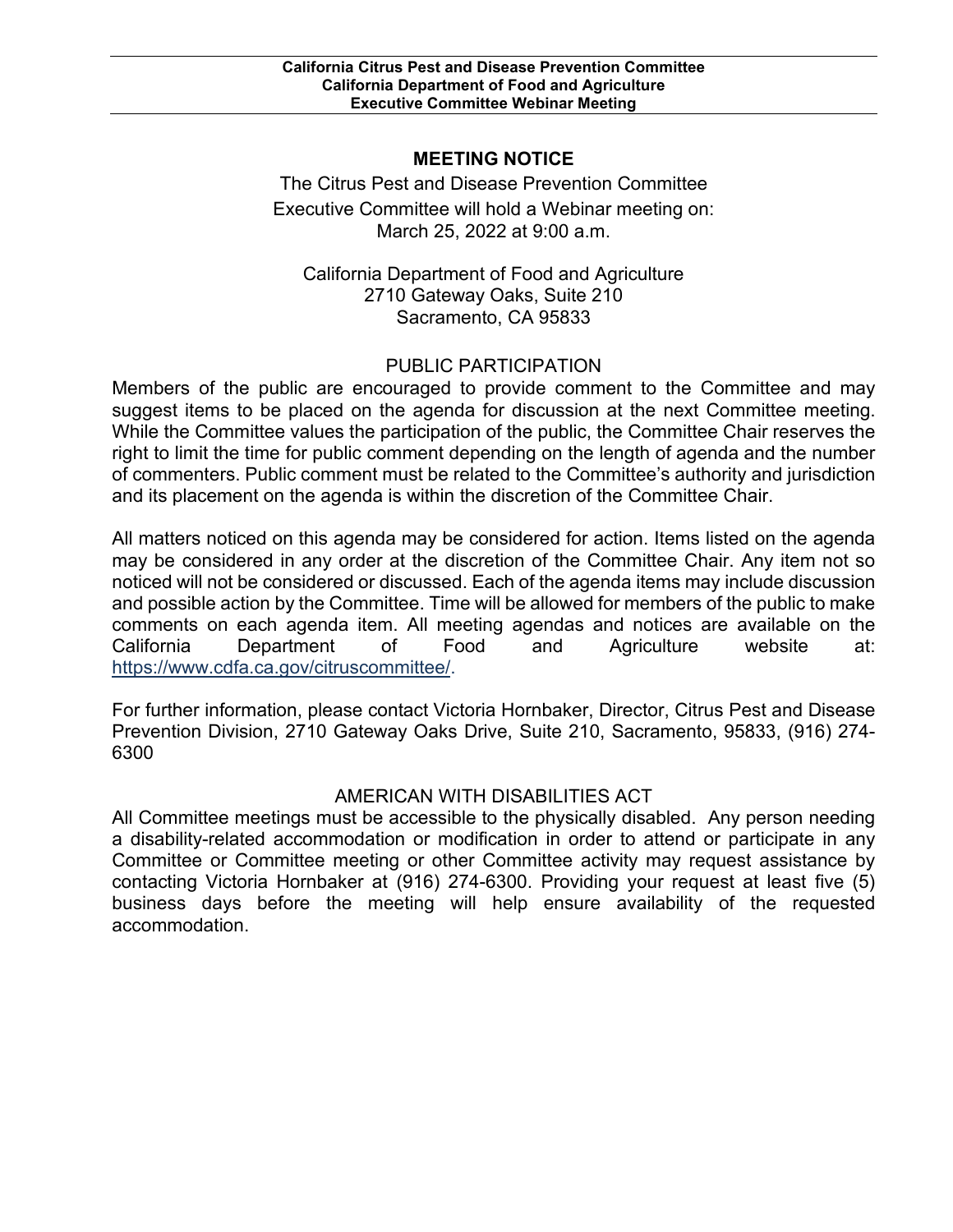## **EXECUTIVE COMMITTEE MEETING AGENDA**

March 25, 2022 at 9:00 a.m.

California Department of Food and Agriculture 2710 Gateway Oaks, Suite 210 Sacramento, CA 95833

 To log in anonymously please use guest and an anonymous email account or call in anonymously at: - This Meeting is Open to the General Public – Please Reserve your Space on the Webinar: <https://attendee.gotowebinar.com/register/1687370330388404493> Toll Free Number: 1-866-901-6455 Participant Code: 880-647-283 Attendee will be in listen only mode

 All matters noticed on this agenda may be considered for action. Items listed on the agenda may be considered in any order at the discretion of the Committee Chair. Any item not so noticed will not be considered or discussed. Each of the agenda items may include discussion and possible action by the Committee. Time will be allowed for members of the public to make comments on each agenda item. All meeting agendas and notices are available on the California Department of Food and Agriculture website at: [https://www.cdfa.ca.gov/citruscommittee/.](https://www.cdfa.ca.gov/citruscommittee/)

| $\mathbf{1}$ . | Call to Order, Opening Remarks and Public Comment<br>Chair                                                                                                         | Mark McBroom,        |
|----------------|--------------------------------------------------------------------------------------------------------------------------------------------------------------------|----------------------|
| 2.             | <b>Outreach Subcommittee Report</b>                                                                                                                                | <b>Kevin Ball</b>    |
| 3.             | <b>Finance Subcommittee Report</b><br>a. 2020/2021 Expenditure and Revenue Reports<br>b. 2021/2022 Expenditure and Revenue Reports<br>c. Proposed 2022/2023 Budget | <b>Bob Felts Jr.</b> |
| 4.             | <b>Operations Subcommittee Report</b>                                                                                                                              | John C. Gless        |
| 5.             | Science Subcommittee Report<br>a. Strategic Plan/Program Review Progress Update<br>b. Establish Questions for Science Advisory Panel                               | Dr. Etienne Rabe     |

Other Business:

Any person needing a disability-related accommodation or modification in order to attend or participate in any Committee or Committee meeting or other Committee activity may request